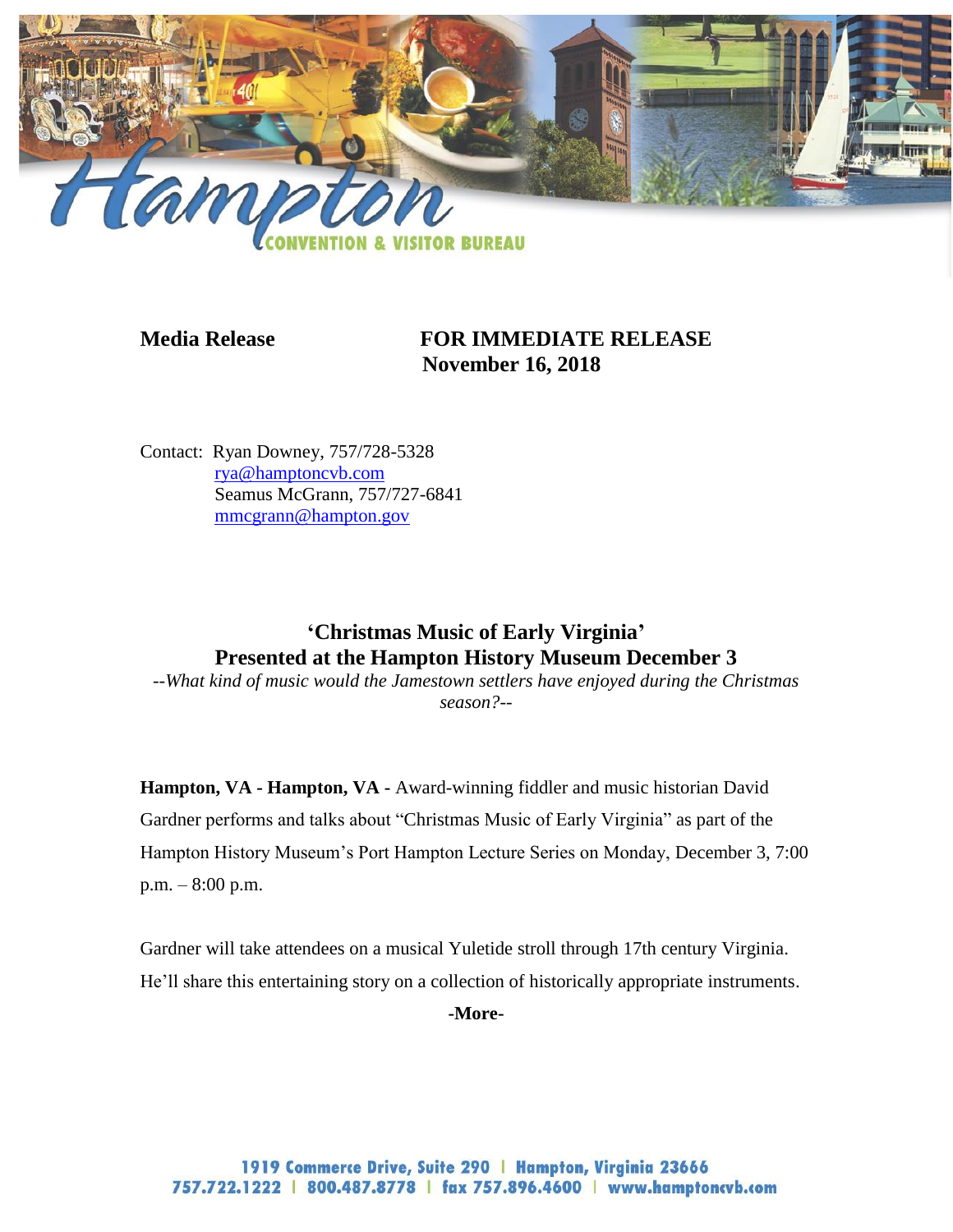## **Christmas Music of Early Virginia' Presented at the Hampton History Museum December 3- Page 2**

The music of the holidays in 17th century Virginia was a cross section of secular and religious spanning from music rooted in the pagan winter festivals of the British Isles, and the early Latin carols, dance traditions and, festive wassail songs.

The instruments that Garden will use in his performance are a collection of common bowed stringed instruments from the 17th century. These include the vielle, an early bowed stringed instrument from the medieval period that was still in use in the 17th century similar to the violin, the baroque violin, an early version of the modern instrument, and the pochette, a small portable traveling fiddle, often used by dancing instructors.

#### **David Gardner**

Gardner is a nationally recognized Scottish fiddle performer, teacher and judge. He has been performing on the Scottish fiddle since the 1980's, absorbing the idiom and style of the great 18th century Scottish composers. He is a specialist in the performance of 18th century Scottish music using bows and instruments set up as they would have been in period. Since those early years, He has performed on innumerable occasions, both in colonial taverns and on stage.

Gardner has a Bachelor of Arts degree in Anthropology from the College of William and Mary. In years past he performed with various classical ensembles including the Richmond Chamber Players and the Richmond Philharmonic Orchestra. He is currently a member of the nationally recognized musical trio, The Virginia Company, with whom he has performed at the Kennedy Center, the National Geographic Society, the Bethlehem Music Festival, Longwood Gardens, Plymouth Plantation, Monticello and Mount Vernon, among other venues.